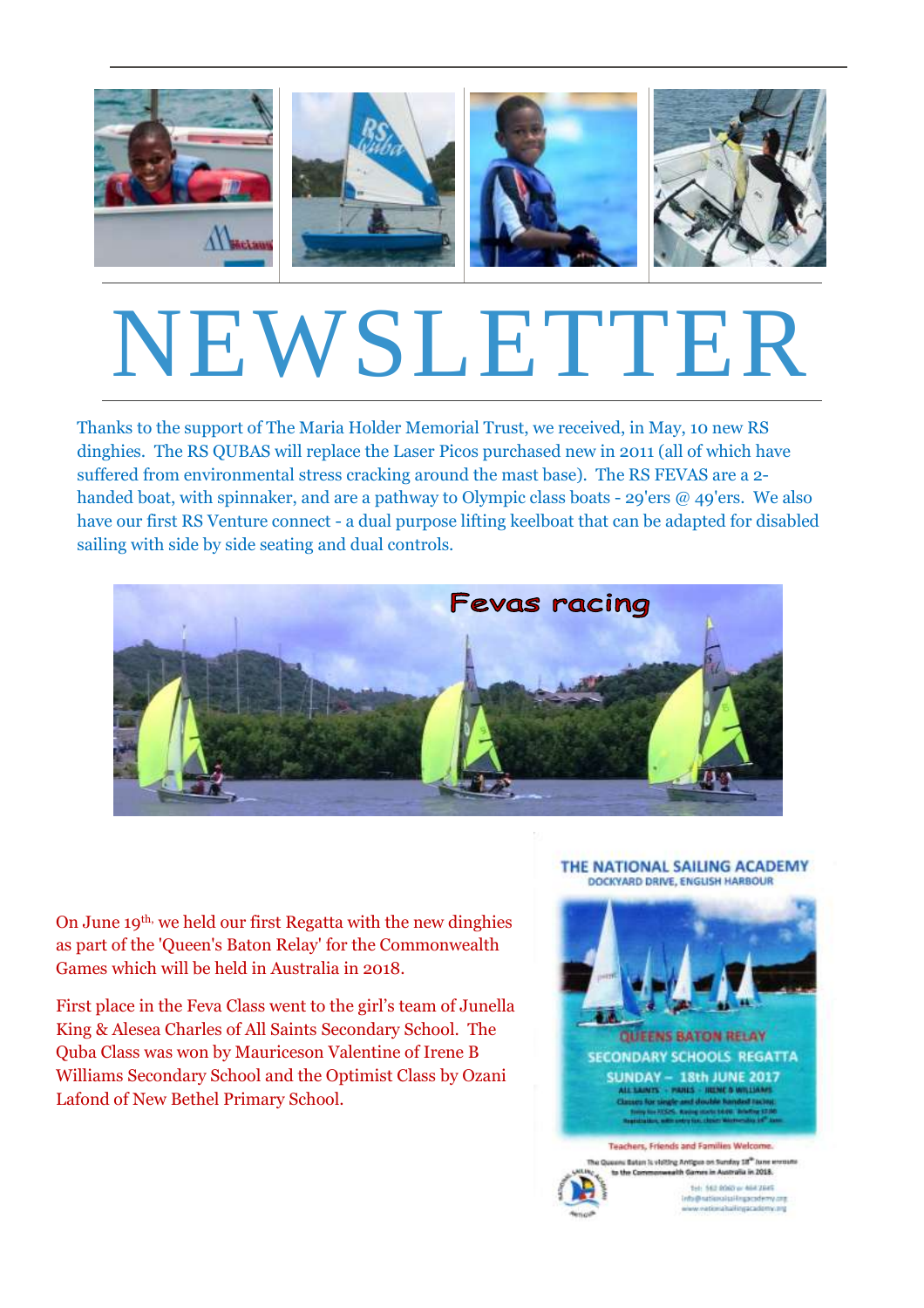In August, we received a further consignment of new boats – 2 of these are Venture Connect boats suitable for our 'Sailability' programme for the disabled children and adults of Antigua and were donated by the Peter Harrison Foundation.

The other new sailing dinghies received were acquired thanks to the good offices of the Royal Ocean Racing Club who, in addition to sponsoring a dinghy themselves, also solicited donations on our behalf from various RORC members. Our Thanks go to Andrew McIrvine (RORC Admiral), Michael Boyd (RORC Commodore) and Eddie Warden-Owen (RORC CEO) for their support.

The dinghy donors were: Sir Irvine Laidlaw (Highland Fling); George David (Rambler 88); Hap Fauth (Belle Mente); Dennis O'Brien (Digicel) and Adrian Lee (Lee Overlay). We also received financial contributions from Tony Brookes (Athos) and Gibb Kane (Bounty).



## **GIRLS SAILING TEAM**

One of the goals of 'World Sailing' (the governing body for our sport) is to encourage more girls to take up sailing. Their research shows that girls particularly like the teamwork and camaraderie of sailing in two handed boats and so we applied through our National Olympic Committee for funding of two more Fevas to add to our fleet. Our Thanks go to Hon. E.P.Chet Greene, Chairman of the National Olympic Committee and Minister of Sport for his support in regard to this project. Now we have the boats, we will be aiming to increase the number of girls in this programme.



More recently, on Sunday  $17<sup>th</sup>$  September – notwithstanding the imminent arrival of Hurricane Maria – the Sailing Academy and the Antigua Yacht Club managed to hold the 'Barts Bash' Regatta. This Regatta takes place all over the world annually and all proceeds are donated to the Andrew Simpson (aka 'Bart') Simpson Foundation. The funds raised this year will be dedicated to helping youth sailing venues who have suffered hurricane damage from Irma, Jose & Maria.

The regatta took place in the morning with a total of 28 boats on the water. In the afternoon, all the sailors assisted with the task of securing boats & buildings ready for the approaching hurricane on Monday.

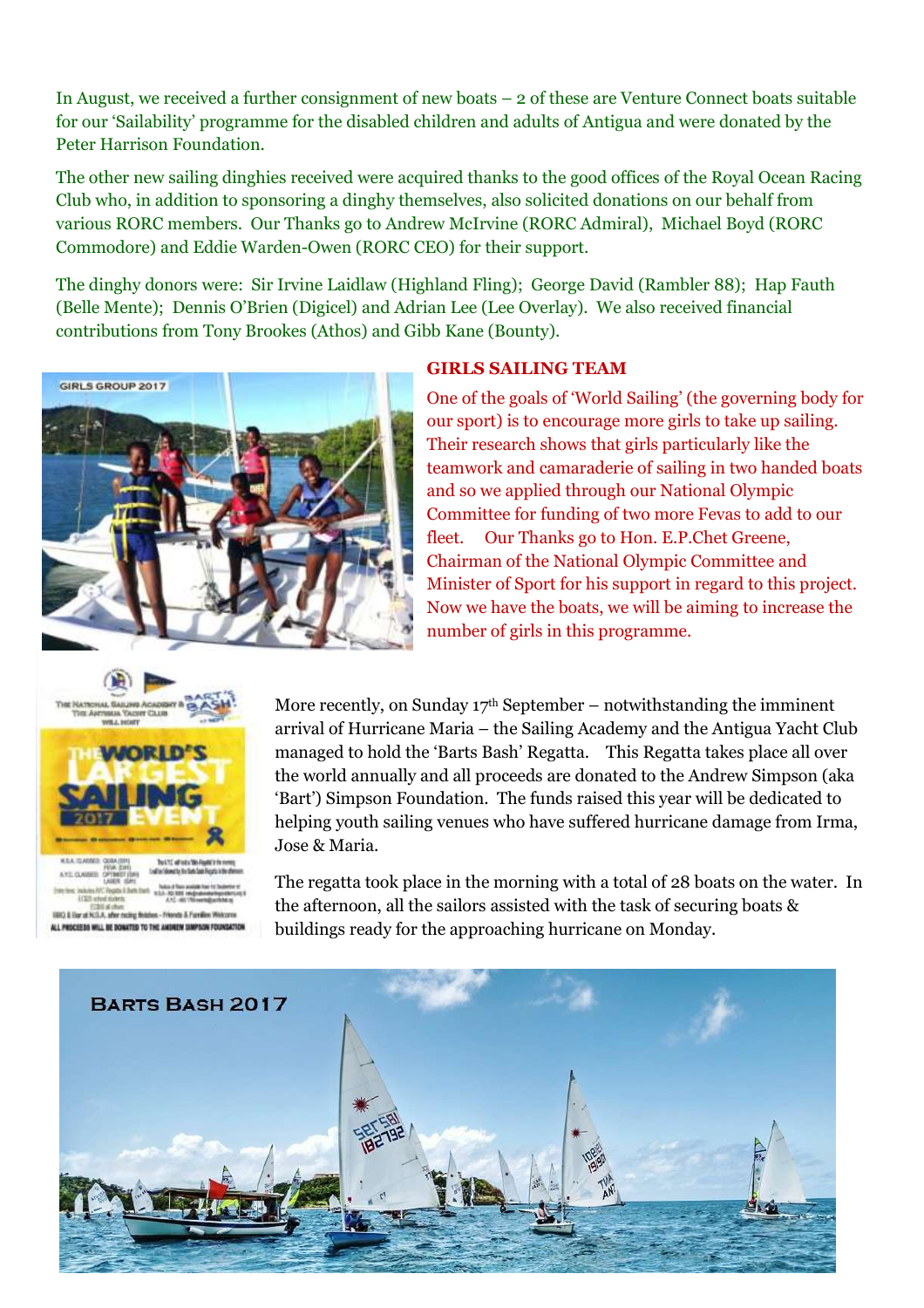### **TRAINING PROGRAMME**

Our training yacht, the 28ft Contessa - 'Feanor' - has been undergoing an engine rebuild and, now this is complete, the first trio of students have started learning navigation, passage planning, and life aboard as preparation for their RYA Day Skipper & STCW and other qualifications they will need to eventually gain employment in the yachting industry.



**(L to R) Maliek Patterson, Joshua Daniels & Kamar James all attended All Saints Secondary School and started their sailing careers with the Academy in 2014. In 2016 they attained RYA qualifications as Dinghy & Keelboat Instructors and now work at the Sailing Academy. They all have ambitions to join the yachting industry and, in due course, become yacht Captains. Giving these young people the necessary skills and qualifications to obtain employment in the industry is the mission of the Academy.**

**SWIMMING:** Once again, Thanks are due to our volunteer 'Water Confidence' teachers, led by Zoe & Richard, for their very successful programme with the lessons in the "Endless Pool' for those children who cannot start sailing because they cannot swim. We have now graduated several groups and could do much more if we had more volunteers. You do not have to be a swim teacher to help with this programme - we will teach you what you need to know. We ask you to give 2 hours of your time each month. Please contact us if you would be willing to help. It is wonderful to see some of these kids who are initially too frightened to put their heads underwater, several sessions later, jumping off our dock into water 10ft deep.





# **ANTIGUA SAILING WEEK**

Our Cork 1720 raceboat 'Spirit' was skippered by Jules Mitchell. They were in a 'hot' racing class and – in their first international regatta as a team – ended the week with the amazing result of  $2<sup>nd</sup>$  in Class (by 1 point). Given that the youngest on the team was 16 years, and the average age was 18 years, this was an outstanding result. The other members of the 'Spirit' team were: Louis Bavay, Rocco Falcone, Adrian Burdon, Tyrese Loctar and Vincent Anfi. Our Thanks go to Pete Townshend who sponsored getting the boat into racing trim and to Caribbean Alliance who sponsored a new mainsail.